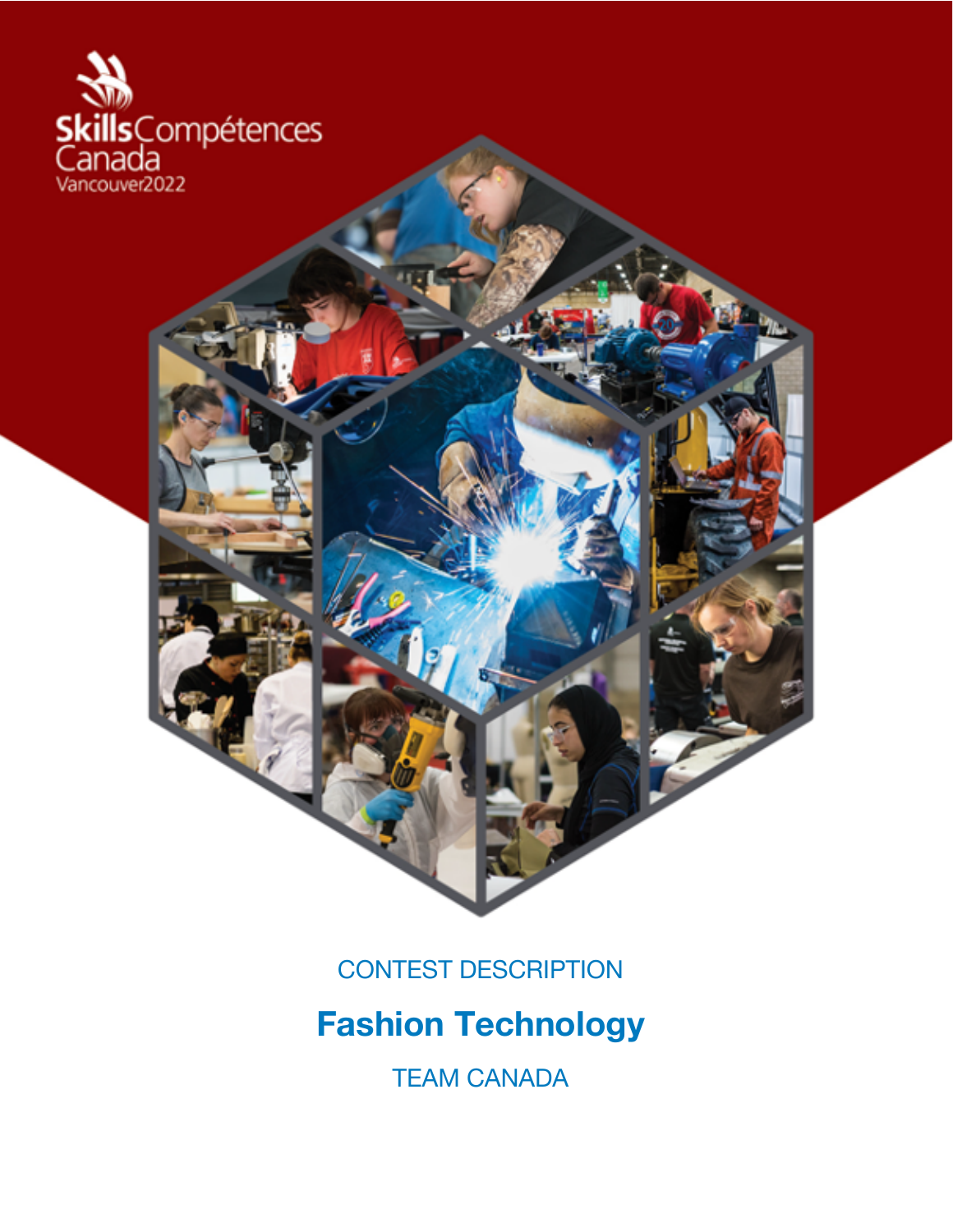Table of Contents

|                         | 1 THE SKILLS FOR SUCCESS FOR CAREERS IN THE SKILLED TRADES |  |
|-------------------------|------------------------------------------------------------|--|
|                         |                                                            |  |
|                         |                                                            |  |
| $\overline{\mathbf{4}}$ |                                                            |  |
| 5 <sup>5</sup>          |                                                            |  |
| 6                       |                                                            |  |
| $\overline{7}$          |                                                            |  |
| 8                       |                                                            |  |
|                         |                                                            |  |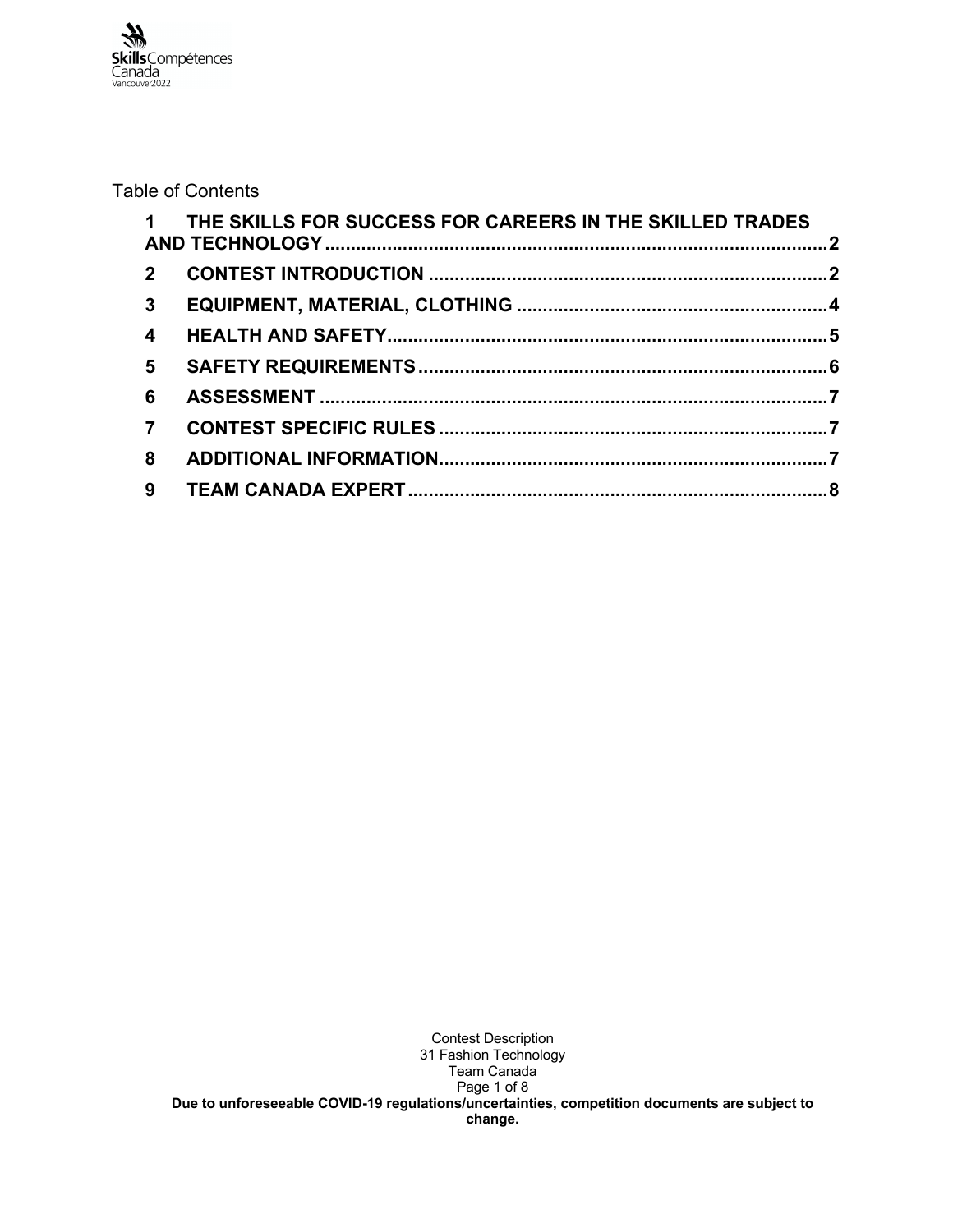

#### **1 THE SKILLS FOR SUCCESS FOR CAREERS IN THE SKILLED TRADES AND TECHNOLOGY**

In response to the evolving labour market and changing skill needs, the Government of Canada has launched the new Skills for Success *(former Essential Skills)* model defining nine key skills needed by Canadians to participate in work, in education and training, and in modern society more broadly. SCC is currently working with Employment and Social Development Canada (ESDC) to bring awareness of the importance of these skills that are absolutely crucial for success in Trade and Technology careers. Part of this ongoing initiative requires the integration and identification of the Skills for Success in contest descriptions, projects, and project documents. The next phase and very important aspect of our Skills for Success (SfS) initiative is to provide a *Skills Report Card* to each competitor at the Skills Canada National Competition. The purpose of the report card is to inform the competitor about their current level of nine identified Skills for Success based on their competition scores. With this knowledge, the competitor will be made aware which skill may require improvement. Full implementation is expected in the next Skills Canada National Competition.

The following 9 skills have been identified and validated as key skills for success for the workplace in the legend below:

<sup>1</sup>Numeracy, <sup>2</sup>Communication, <sup>3</sup>Collaboration, <sup>4</sup>Adaptability, <sup>5</sup>Reading, <sup>6</sup>Writing, <sup>7</sup>Pro blem Solving, <sup>8</sup>Creativity and Innovation, <sup>9</sup>Digital

These Skills for Success have been identified in section 2.4 and/or 3.2 of your Contest Description and if applicable, in your Project and supporting documents.

# **2 CONTEST INTRODUCTION**

- **2.1** Description of the associated work role(s) or occupation(s) https://www.skillscompetencescanada.com/en/skill\_area/fashion-technology/
- **2.2** Purpose of the Challenge

Assess the contestant's ability in critical thinking, creative design, pattern making, and sewing construction in the field of women's apparel design.

**2.3** Duration of contest

Minimum 18 hours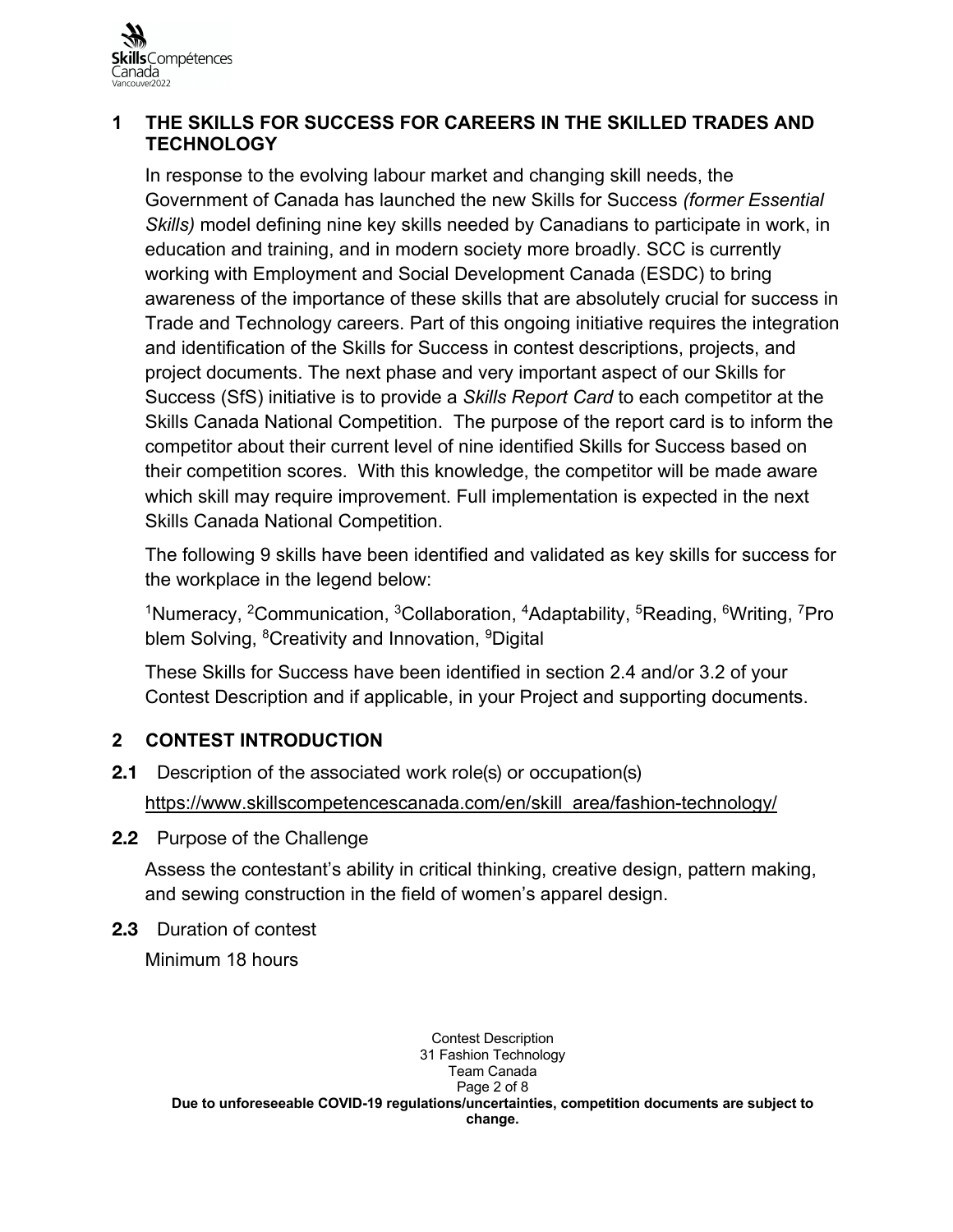

**2.4** Skills and Knowledge to be tested.

The contest will focus on practical work. Theoretical knowledge is limited to what is necessary to carry out the practical work.

Competitors will design, draft, cut, construct and embellish a lined *coat/jacket* according to the theme, the mandatory criteria and the criteria randomly selected by the Expert from a ballot draw.

Elements of the Ballot Draw of day one of the competition may include:

- Ballot number 1 Different kind of pockets
- Ballot number 2 Different kind of collars
- Ballot number 3 Different kind of vent and slit

Competitors must follow the ballot draw. The elements selected must be used. If the wrong elements are used the Competitor will not receive any marks for those criteria.

Competitors will receive a set of basic coat/jacket block - front, back and sleeve

**2.5** List of documents produced and timeline for when competitors have access to the documents on the Skills/Compétences Canada website

| <b>DOCUMENT</b>                                                   | DATE OF DISTRIBUTION |
|-------------------------------------------------------------------|----------------------|
| Project                                                           | January 2022         |
| <b>Watermark Croquis</b>                                          | January 2022         |
| Image of coat/jacket<br>block                                     | January 2022         |
| Coat/jacket block                                                 | January 2022         |
| Samples of fabric and<br>accessories                              | January 2022         |
| Guide of mandatory<br>elements<br>characteristics and<br>pictures | January 2022         |
| Marking criteria<br>document                                      | February 2022        |

#### **2.6**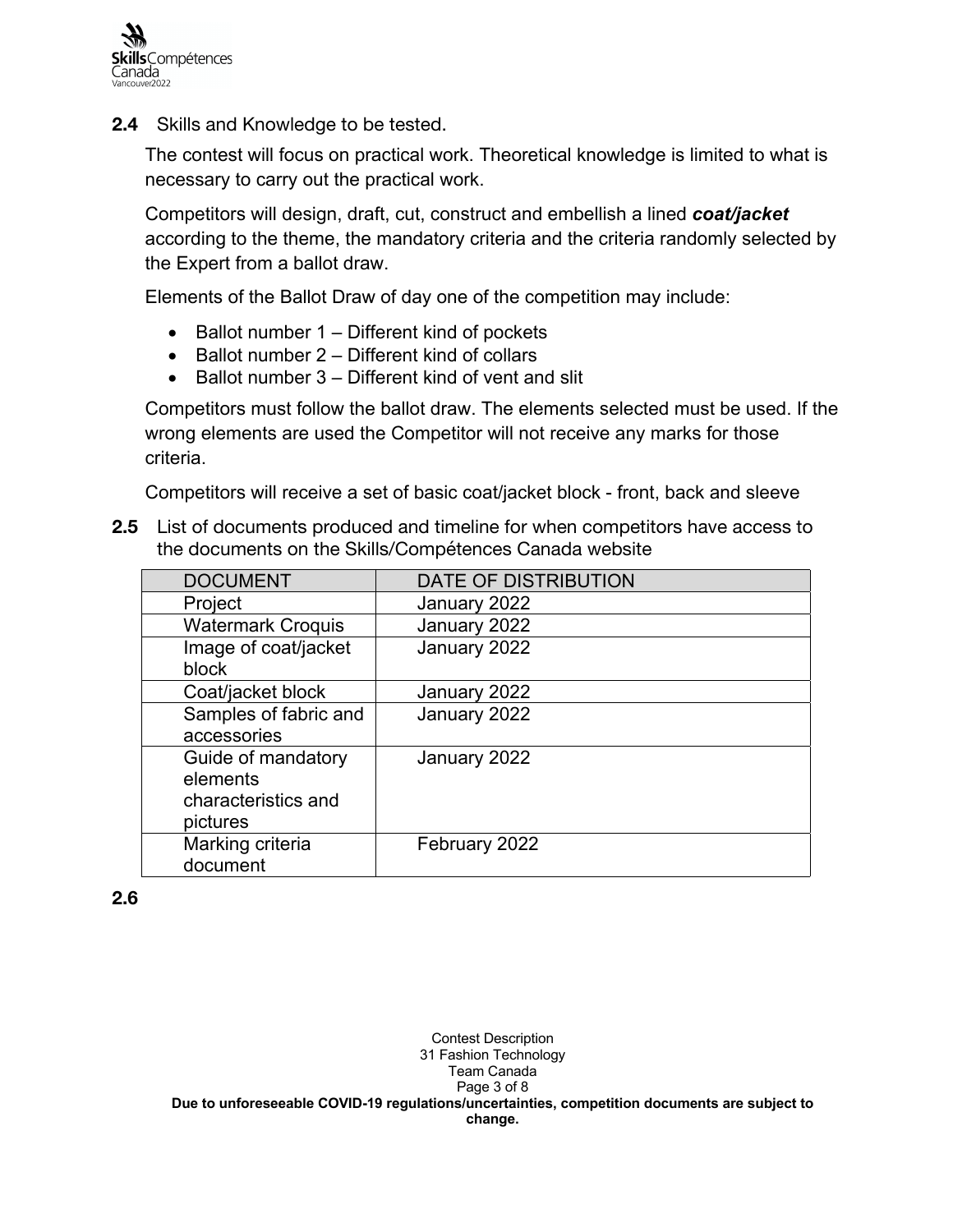

- **2.7** Tasks that may be performed during the contest
	- TASK 1: **Technical drawing**
		- o Competitors will make the **technical drawing** of the *coat/jacket* according to the theme, the mandatory criteria and the criteria randomly selected by the Expert from a ballot draw. (Drawing will not be marked but is for reference when patterns are marked.)
	- TASK 2: **Pattern drafting1**,6
		- o Competitors will draft the **pattern** for the *coat/jacket*.
	- TASK 3: **Cutting**
		- o Competitors will **cut** all the fabrics for the *coat/jacket*.
	- TASK 4: **Construction**<sup>7</sup>
		- o Competitors will make the **construction** of the *coat/jacket*.
	- TASK 5: **Mystery box**<sup>8</sup>
		- $\circ$  Competitors will receive a mystery box containing different items. They will use the content to create some embellishment according to the mandatory criteria and enhance the overall design

*Skills for Success – 1Numeracy, 6Writing, 7Problem Solving, 8Creativity & Innovation*

# **3 EQUIPMENT, MATERIAL, CLOTHING**

- **3.1** Equipment and material provided by Skills/Compétences Canada
	- Watermark (technical drawing)
	- Pattern paper
	- Fabric, lining, fusing
	- Different shoulder pads
	- Different sleeve heads
	- Different fusable tape
	- Different construction tape
	- Mystery box material
	- Thread
	- Coat/jacket block
	- Industrial automatic sewing machine with needles, regular sewing foot, zipper foot and invisible zipper foot (TBC)
	- Industrial overlock
	- Dress form
	- Domestic ironing board
	- 8-foot-tall pole for hanging semi-industrial gravity feed irons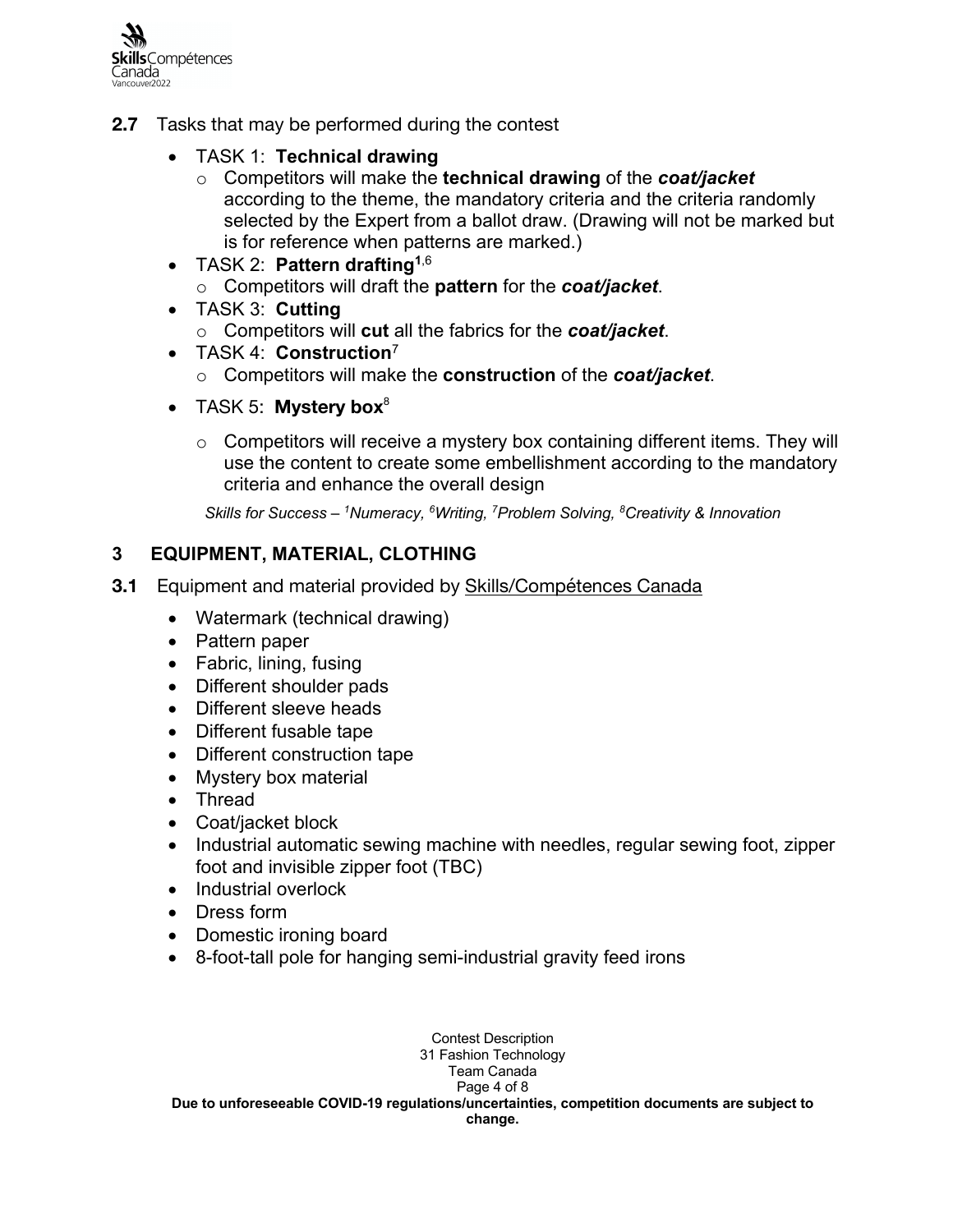# **COMPETITORS WILL BE REQUIRED TO USE THE MATERIAL AND EQUIPMENT PROVIDED BY SCC. ALL OTHER MATERIAL AND EQUIPMENT WILL BE REMOVED FROM THE SKILL AREA.**

- **3.2** Equipment and material provided by the competitor
	- Technical drawing tools
	- Pattern drafting tools
	- Cutting tools rotary cutters and mats are permitted
	- Sewing construction tools
	- Pressing tools i.e. ham, sleeve board, press cloth, seam roll, etc.
	- Iron recommend a semi-industrial gravity feed including iron rest

#### **3.2.1** Toolboxes Guidelines

One of the objectives of SCC is the sustainability of the Competition. As a result, the toolboxes brought by Competitors will be restricted to the following maximum specifications.

The Competitor toolbox must not exceed  $0.08$  meters<sup>3</sup> in volume. It can be multiple toolboxes but the total of all toolboxes must not exceed the maximum volume indicated. There is no exception to this rule. If the Competitor toolbox is larger than what is indicated, the Competitor with the guidance of the Expert, will need to remove items from the toolbox and those items will not be used during the competition. All tools must fit inside one or more toolboxes. Tools outside of a toolbox will not be permitted.

# **3.3** Required clothing provided by the competitor

- Flat soft sole closed shoes sneakers are acceptable
- Long hair must be tied back
- Dangling jewelry not permitted
- Long flowing sleeves are not permitted

# **4 HEALTH AND SAFETY**

**4.1** Safety program

SCC has implemented a comprehensive safety program as health and safety is an integral part of our competitions. Our safety program includes guidelines and procedures to make the work environment in each skill area safer.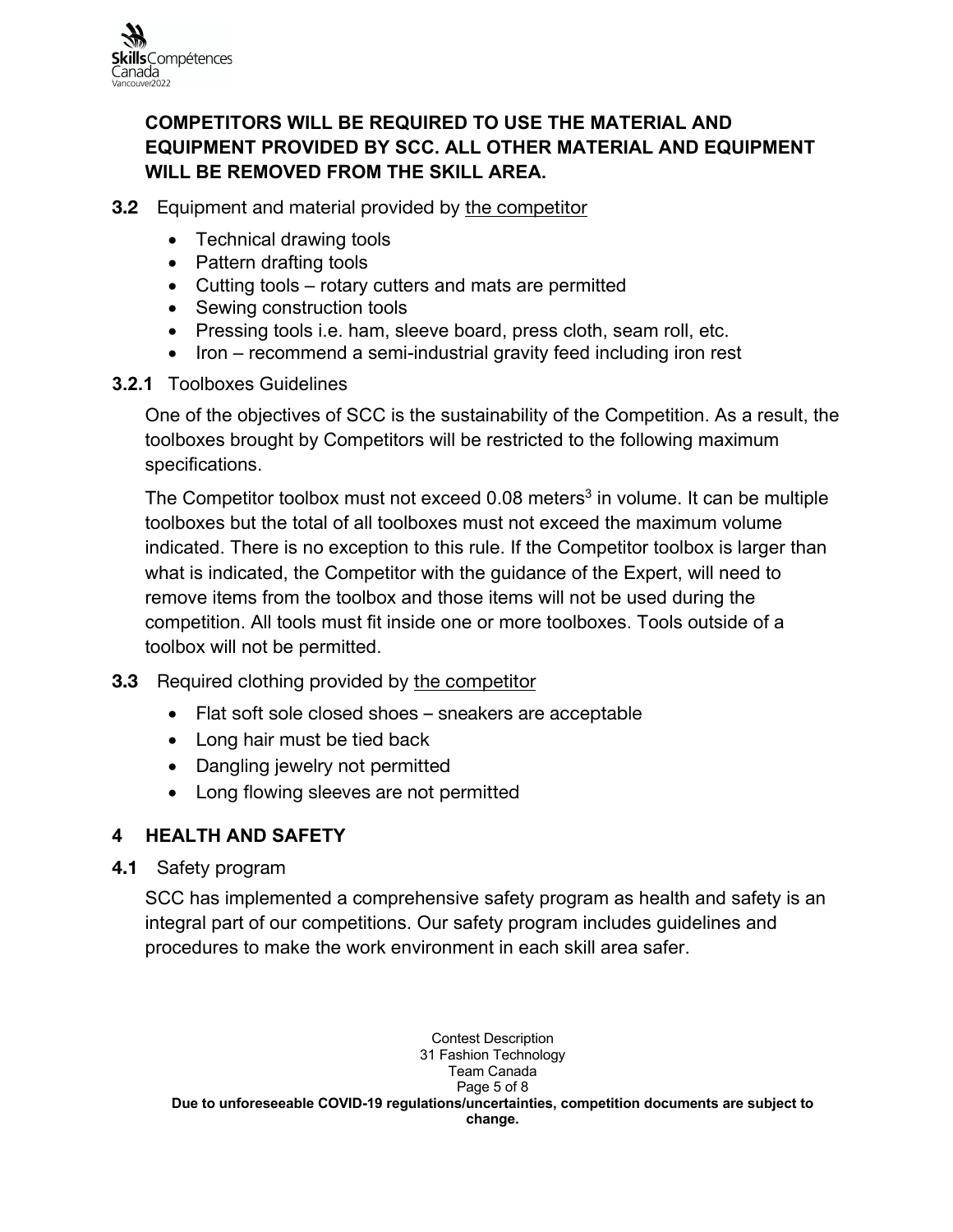

#### **4.1.1** Safety manual

As part of our program a safety manual has been created in order to monitor and document health and safety within each skill area. It includes a definite plan of action designed to prevent accidents. The safety manual will be provided for every skill and these instructions must be followed and respected by all participants and officials at the SCNC.

#### **4.1.2** Safety workshop

During orientation, Competitors will participate in a Safety workshop and they will be expected to work and maintain a safe working area during the competition. Any Competitor breaking any health, safety, and environmental rules, may be required to undertake a second safety workshop, this will not affect the Competitor's competition time.

- **4.2** List of required personal protective equipment (PPE) provided by competitors
	- Proper footwear as per section 4.3.

# **4.3** COVID-19 Protocol

The COVID-19 guidelines will be shared as soon as they are available.

The COVID-19 guidelines will be subject to change based on the BC COVID-19 guidelines in place at the time of the competition.

# **5 SAFETY REQUIREMENTS**

**5.1** Safety workshop

Upon arrival at the Skill area, Competitors will participate in a Safety workshop and they will be expected to work and maintain a safe working area during the competition. Any Competitor breaking any health, safety and environmental rules, may be required to undertake a second safety workshop, this will not affect the Competitor's competition time.

- **5.2** List of required personal protective equipment (PPE) provided by Skills/Compétences Canada
	- Ear plugs will be provided (optional)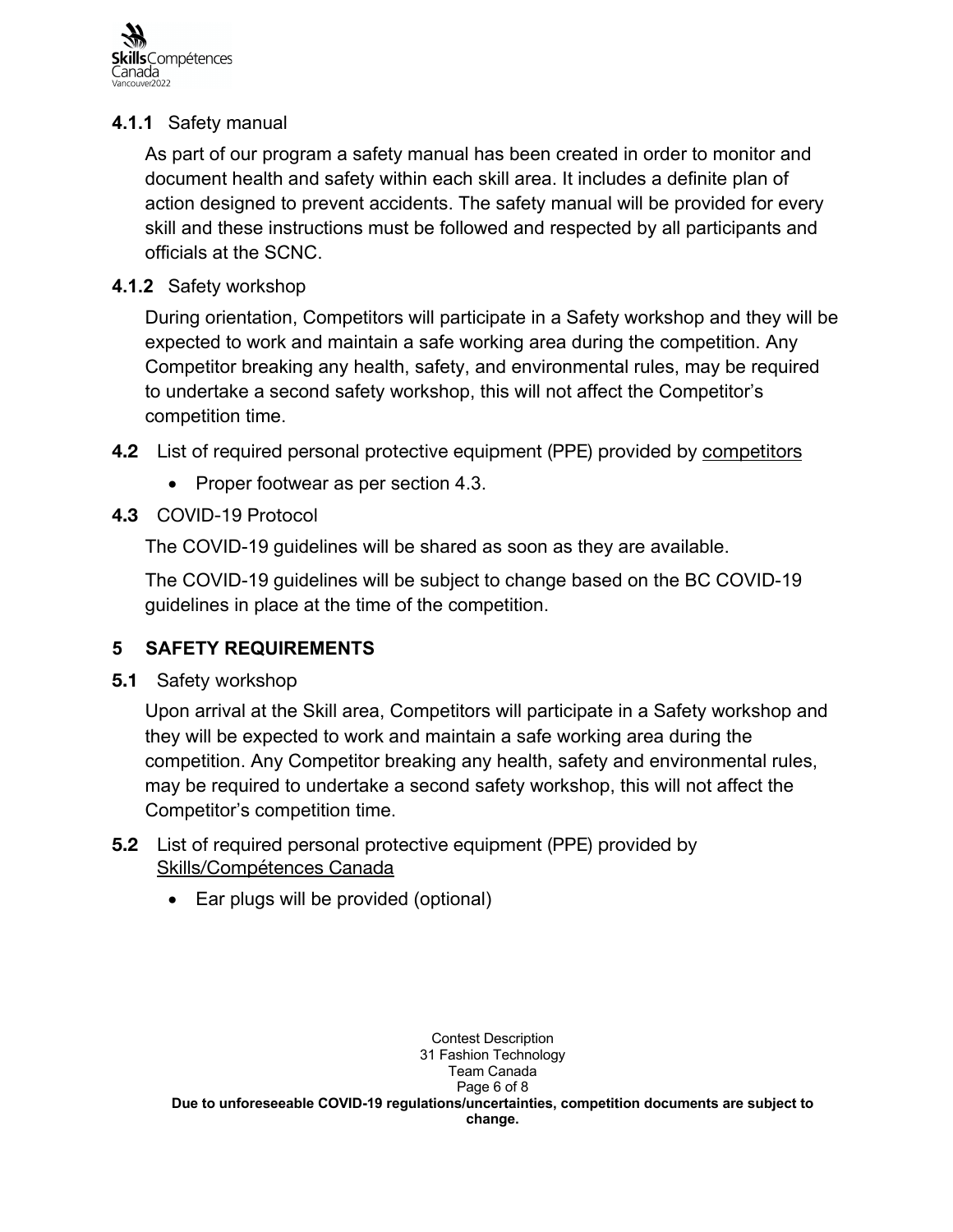

- **5.3** List of required personal protective equipment (PPE) provided by the competitor
	- Judges will note safe work procedures relevant to garment production i.e. keeping work space clear of obstacles, powering off machines when not in use, adherence to clothing requirements, etc.

**Note:** Contestants who do not have the required protective gear will not be allowed to participate in the contest

#### **6 ASSESSMENT**

**6.1** Point breakdown

**Note:** This list is subject to change.

| <b>TASKS</b>        | ′100 |
|---------------------|------|
| Pattern drafting    |      |
| Sewing construction |      |
| Mystery box         |      |

# **7 CONTEST SPECIFIC RULES**

Contest specific rules cannot contradict or take priority over the Competition Rules. They do provide specific details and clarity in areas that may vary from contest to contest. Any additional contest rules will be reviewed during the competitor orientation.

| <b>TOPIC/TASK</b> | <b>CONTEST SPECIFIC RULE</b>                                                                            |
|-------------------|---------------------------------------------------------------------------------------------------------|
| Material          | • The block is subject to minor changes<br>according to the final dress forms and<br>notions available. |

#### **8 ADDITIONAL INFORMATION**

#### **8.1** Interpreter

If a competitor requires the help of an interpreter once onsite during the competition, the Skills/Compétences Canada Provincial/Territorial offices must advise Skills/Compétences Canada National Secretariat a minimum of 1 month prior to the competition or this service might not be guaranteed.